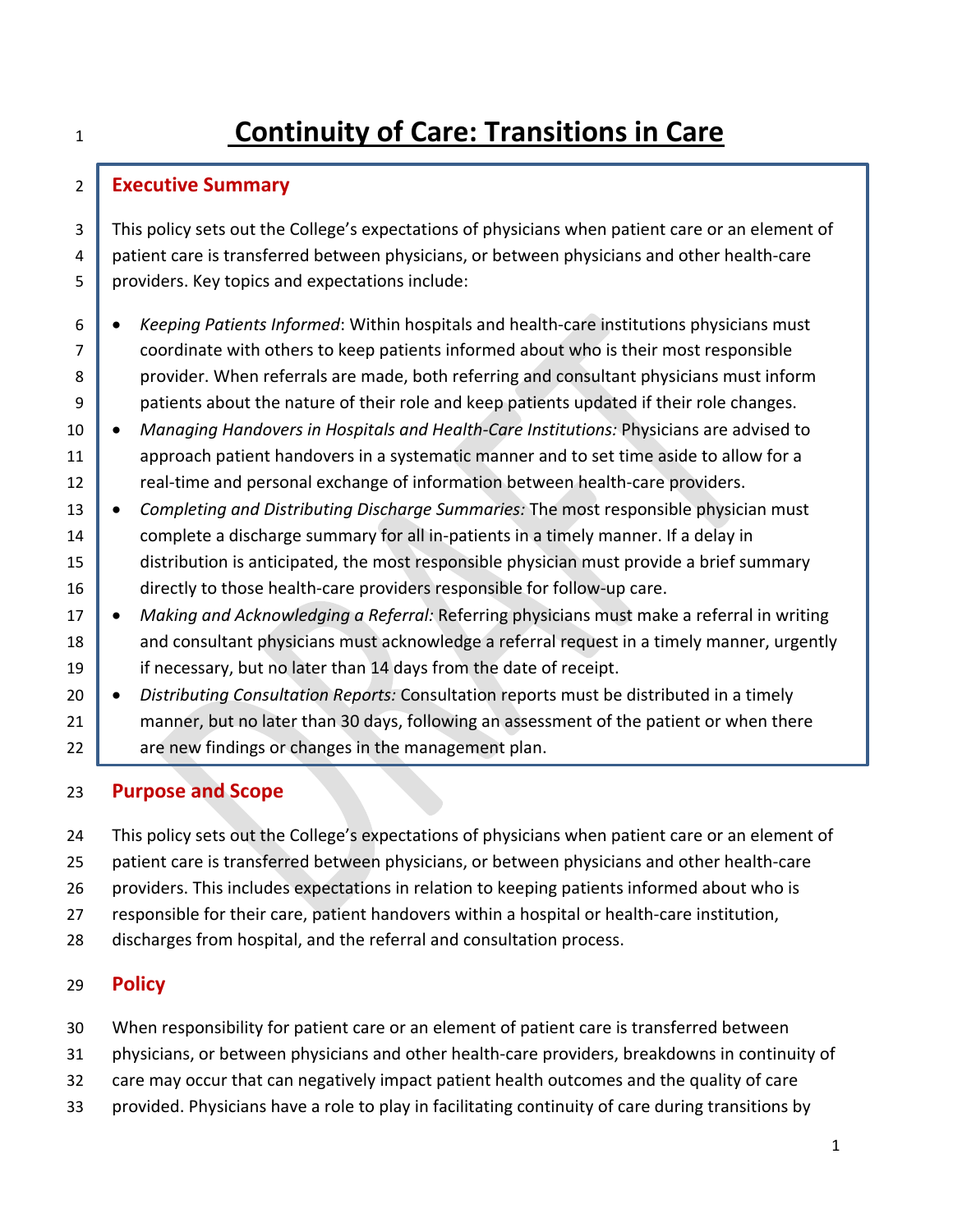- helping to keep patients informed about who is responsible for their care, facilitating the timely
- exchange of information between health-care providers, and coordinating transitions by
- collaborating with both patients and other health-care providers.

# **Keeping Patients Informed**

- Patients are often provided care by a number of health-care providers and keeping patients
- informed about who is responsible for their care or an element of their care is an important
- component of quality care. How physicians support patients in this regard will depend on their
- practice setting and their role in managing patient care.

# *Hospitals and Health-care Institutions*

- In a hospital or health-care institution, patient care is often provided by a team of health-care
- 44 providers, and who the most responsible provider<sup>[1](#page-1-0)</sup> is may regularly change. In these instances
- it can be difficult for patients to know who is responsible for their care. Physicians must
- coordinate with other health-care providers to keep patients informed about who is their most
- responsible provider.

# *Referring and Consultant Physicians*

- Referring physicians must clearly communicate to patients what their anticipated role will be in
- managing care during the referral process. This includes how patient care and follow-up may be
- managed and by whom.
- [2](#page-1-1) Consultant physicians<sup>2</sup> must also discuss with patients the nature of their role in providing care
- to patients. This includes explaining which elements of care they are responsible for, and the
- anticipated duration of care. When it is possible to do so, consultant physicians must also
- clearly communicate when their relationship has reached its natural conclusion or when it is
- anticipated that it will reach its natural conclusion to help patients understand when the
- $-$  treating relationship ends.<sup>[3](#page-1-2)</sup>
- If there are any changes in these responsibilities, both referring and consultant physicians must keep patients informed about their changing role.

<span id="page-1-0"></span> Recognizing that the scopes of practice of other health-care providers are evolving and that other health-care providers may have overall responsibility for managing patient care, this section of the policy has adopted the term "most responsible provider" as opposed to "most responsible physician" (see the Canadian Medical Protective

<span id="page-1-1"></span>Association's "The most responsible physician: a key link in the coordination of care" for more information). This policy uses the term "consultant physician" in order to capture any physician, including primary care physicians, who accept referrals.<br><sup>3</sup> See also the Ending the Physician-Patient Relationship policy.

<span id="page-1-2"></span>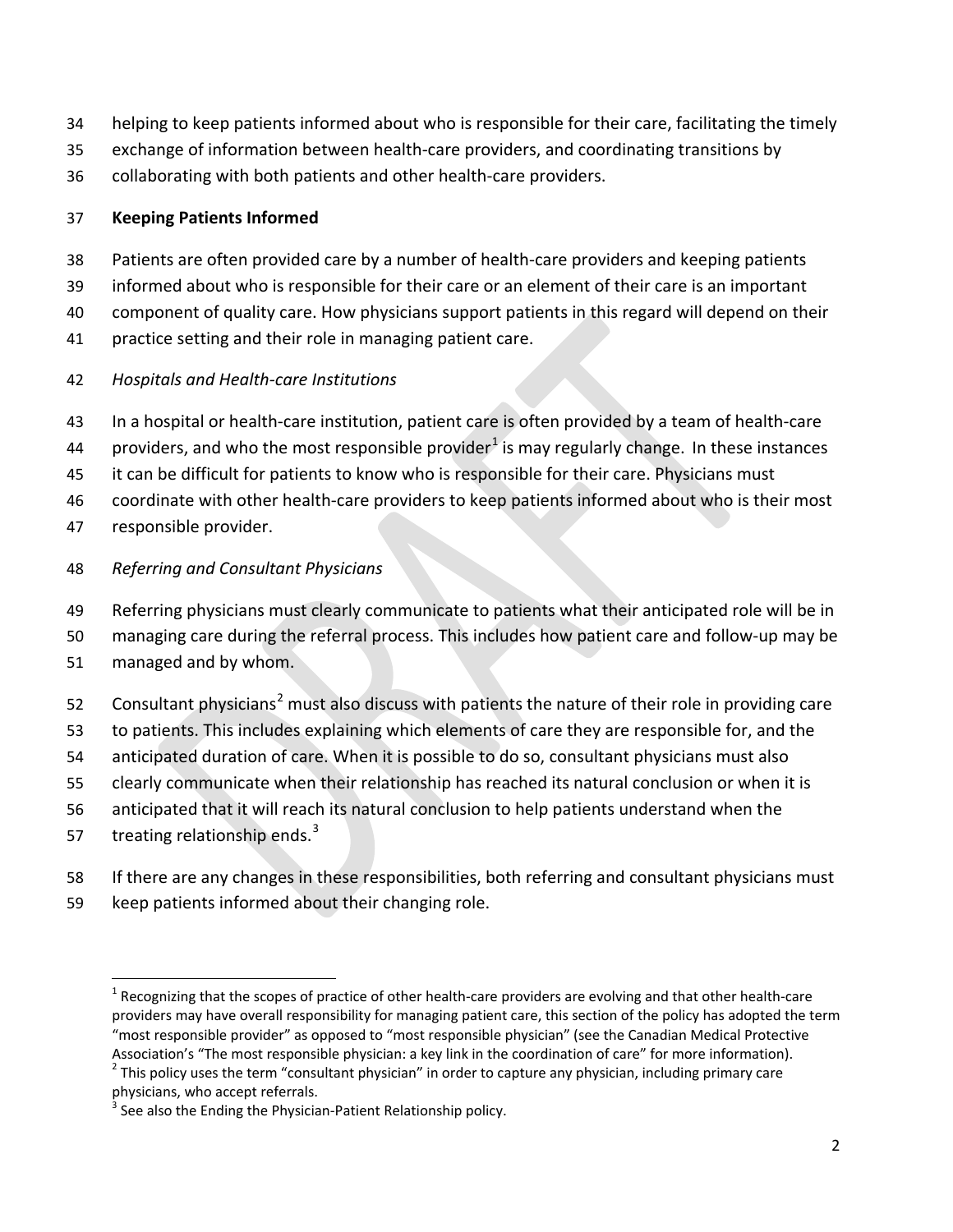#### **Managing Handovers in Hospitals and Health-Care Institutions**

- Effective patient handovers equip those assuming responsibility for patient care with the
- information they need to appropriately manage that care. In order for this to occur, there
- needs to be a timely exchange of information, where the information exchanged is accurate,
- complete, and unambiguous, and where the health-care provider assuming responsibility has
- 65 understood the information that has been exchanged.<sup>[4](#page-2-0)</sup> Physicians have an essential role to play
- in ensuring that patient handovers are effective.
- Physicians handing over patient care to another health-care provider are strongly advised,
- wherever possible, to have a real-time and personal exchange of information that includes an
- 69 opportunity for a discussion to occur and for questions to be asked.<sup>[5](#page-2-1)</sup> Physicians are also advised
- to approach patient handovers in a systematic manner and to set time aside for the information
- exchange process. This may mean, for example, utilizing standardized or structured
- 72 communication approaches or tools $<sup>6</sup>$  $<sup>6</sup>$  $<sup>6</sup>$  that help focus information sharing practices.</sup>

#### **Discharging patients from hospital**

- Transitions from hospital to the community present a number of challenges for both patients
- and health-care providers providing care in the community, and breakdowns in continuity of
- care may occur. While other health-care providers may play a role in the discharge process and
- the coordination of supports in the community, this policy will focus on the role physicians play
- 8 in preparing patients for discharge from hospital,<sup>7</sup> as well as their role in completing and
- distributing discharge summaries.
- *Preparing Patients for Discharge*
- Prior to discharging a patient from hospital, physicians must ensure that they or a member of
- the health-care team has a discussion with the patient and/or substitute decision-maker
- <span id="page-2-0"></span>3 about:<sup>8</sup>

<sup>&</sup>lt;sup>4</sup> The Canadian Medical Protective Association provides advice on managing handovers as well (see their "Improving patient handovers").

<span id="page-2-1"></span><sup>&</sup>lt;sup>5</sup> This may occur via an in-person exchange, but may also be achieved through a telephone call, video conferencing or other e-communication technology so long as doing so complies with physicians' legal and professional obligations to protect the privacy and confidentiality of the patient's personal health information (see the Confidentiality of Personal Health Information policy and *PHIPA*).<br><sup>6</sup> A number of tools have been developed to standardize and systematize patient handovers. This includes, for

<span id="page-2-2"></span>example, SBAR, I-PASS, or I START-END. The College does not endorse any specific approach or tool, recognizing that a variety of methods can facilitate the same successful information exchange.<br><sup>7</sup> This policy addresses only those issues that arise in relation to a discharge from hospital. Information on

<span id="page-2-3"></span>discharging of patients from, for example, an Out of Hospital Premise or Independent Health Facility (or what will soon be called Community Health Facilities) can be found the College's website.<br><sup>8</sup> See also the Canadian Medical Protective Association's "Discharging patients following day surgery".

<span id="page-2-4"></span>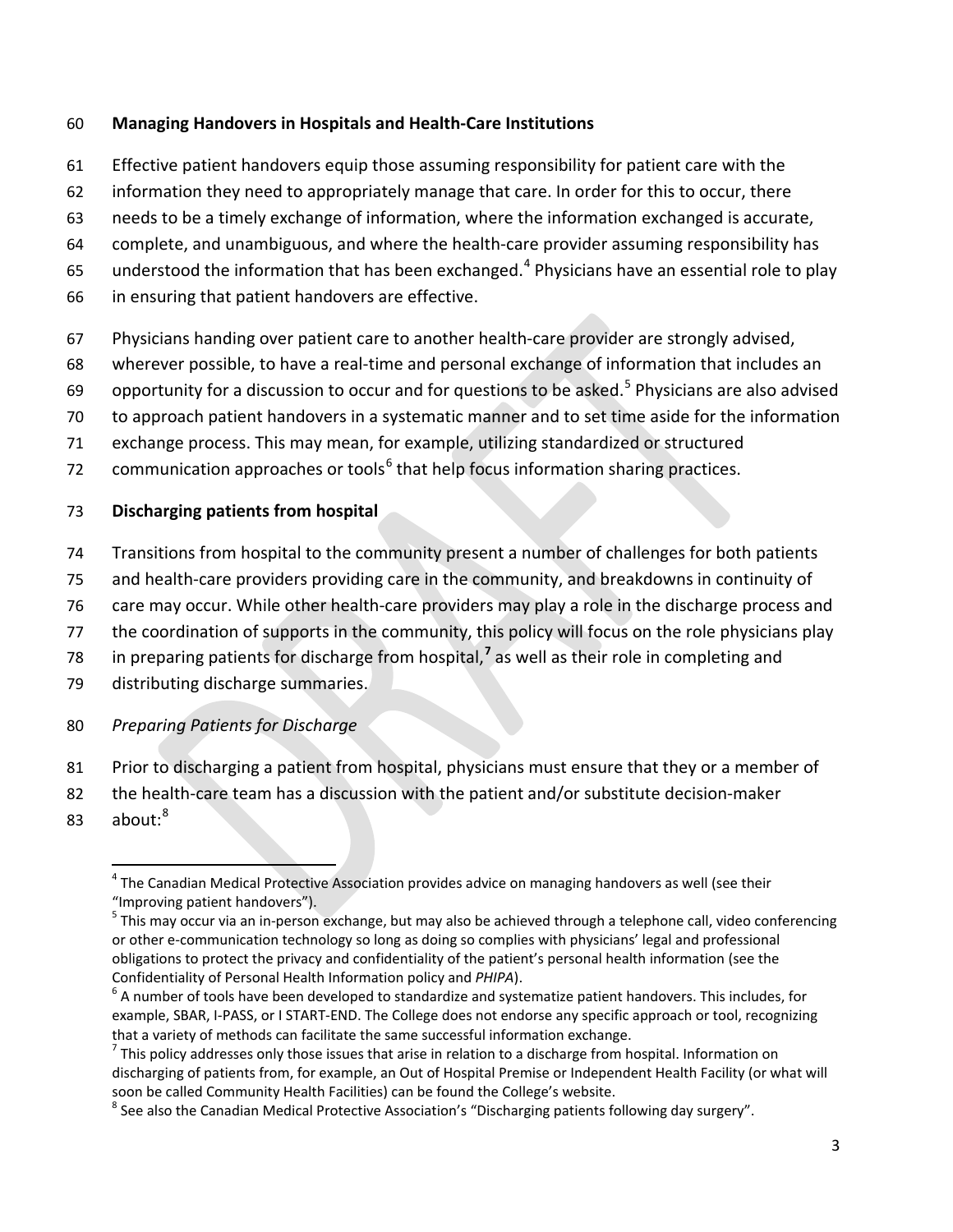- 84 Post treatment or hospitalization risks or complications; • Signs and symptoms that need monitoring and when action is required; 86 • Whom to contact and where to go if complications arise; 87 • Instructions and recommendations to the patient and/or substitute decision-maker with respect to managing post-discharge care, including medications (e.g., frequency, dosage, duration); and • Information about any follow-up appointments or outpatient investigations that have been or are being scheduled, or that the patient is responsible for arranging and a
- timeline for doing so.
- 3 Involving the patient's family and/or caregivers<sup>9</sup> in discharge discussions may benefit both the
- patient and those involved in managing the patient's post-discharge care. Physicians must take
- reasonable steps to facilitate the involvement of these individuals in the discharge discussion
- when patients or substitute decision-makers indicate that they would like them involved and
- 97 provide consent to disclose personal health information.<sup>[10](#page-3-1)</sup>
- There may be instances where the patient and/or substitute decision-maker would benefit
- from having elements of the discharge discussion captured in writing in order to support their
- ability to recall and act on that information once discharged. Physicians must use their
- professional judgment to determine both whether this discussion should be accompanied by
- written reference materials and the specific nature of those materials. Factors that physicians
- must consider when making these determinations include, but are not limited to: the health
- status and needs of the patient; any post treatment risks or complications; the need to monitor
- signs or symptoms; whether follow-up care is required; any language and/or communication
- 106 issues that may impact comprehension; $^{11}$  $^{11}$  $^{11}$  and whether the recipient of the information is
- experiencing stress or anxiety which may impair their ability to recall and act on the
- information shared.
- *Completing Discharge Summaries*
- The most responsible physician must complete a discharge summary for all in-patients. In order
- to facilitate continuity of care, physicians must complete the discharge summary in a timely

<span id="page-3-1"></span><span id="page-3-0"></span><sup>&</sup>lt;sup>9</sup> Caregivers may be formal or informal, and may include, for example, family and/or others close to the patient.<br><sup>10</sup> For more information on physicians obligations relating to the disclosure of personal health informat

<span id="page-3-2"></span><sup>&</sup>lt;sup>11</sup> See the Consent to Treatment policy and Frequently Asked Questions document for guidance on addressing language and/or communication barriers.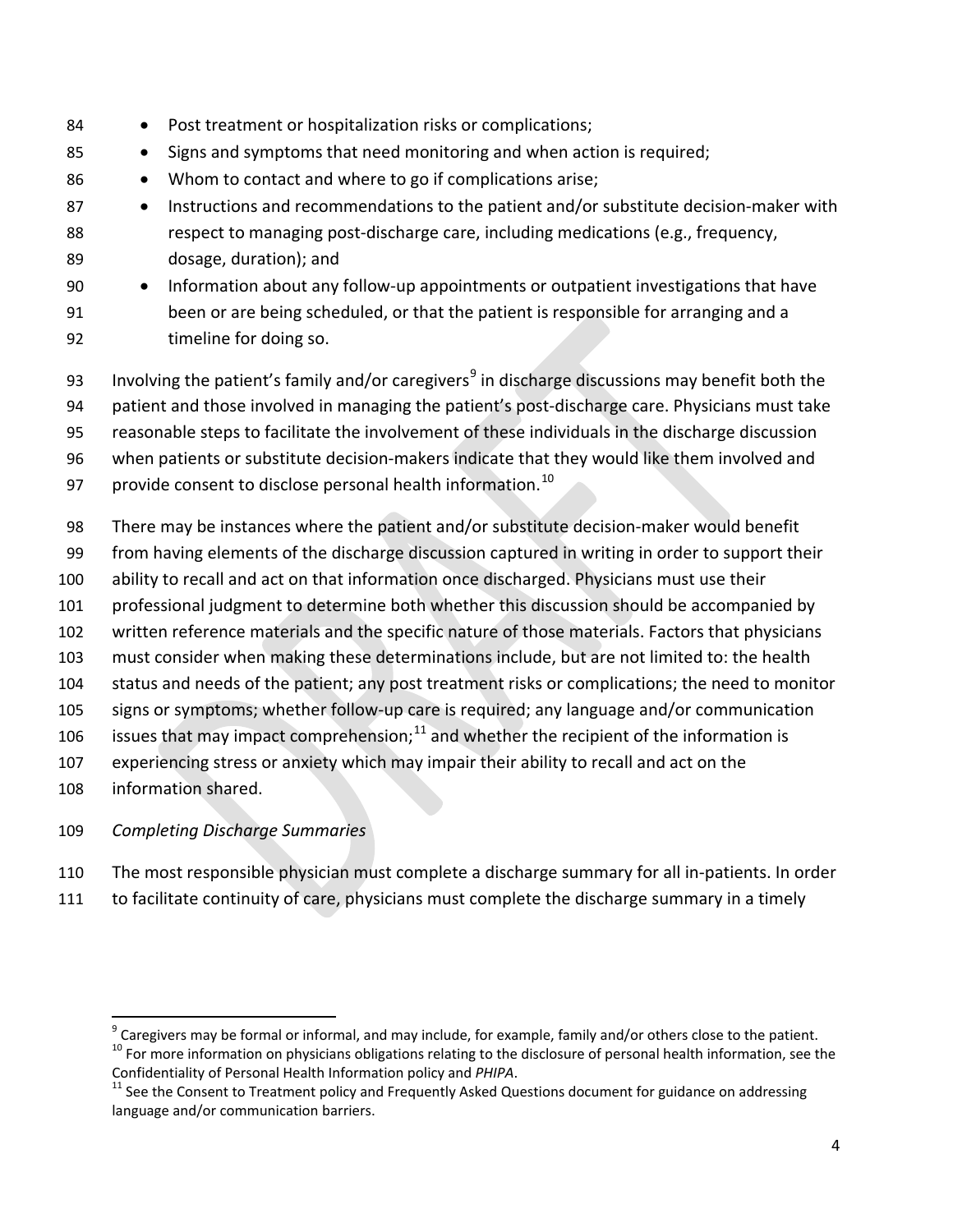- manner. What is timely will depend on the patient's condition and the urgency associated with 113 their follow-up care needs. $^{12}$  $^{12}$  $^{12}$
- The purpose of the discharge summary is to equip those health-care providers responsible for
- post-discharge care with the information they need to understand the admission, the care
- provided, and the patient's health-care condition and needs. The discharge summary must be
- signed and dated by the most responsible physician and must include:
- Identifying information, including the most responsible physician's name, the author's name and status if different than the most responsible physician, the patient's name and health record number, and the admission and discharge dates;
- 121 The reason(s) for the admission and the patient's discharge diagnosis;
- A brief summary of how each active medical problem was managed, including any major investigations, treatments, and outcomes;
- 124 Details regarding any discharge medications (e.g., frequency, dosage, durations), any changes to ongoing medication, and the reasons for giving or altering medications; and
- Follow-up care needs and recommendations, as well as a list of scheduled appointments, any further outpatient investigations, and any outstanding test or investigation results or consultant reports.
- Physicians must avoid using terminology, acronyms, or abbreviations in the discharge summary
- that are known to have more than one meaning in a clinical setting or that might cause
- [13](#page-4-1)1  $\phantom{1}$  confusion among those health-care providers receiving the discharge summary.<sup>13</sup>
- *Distributing Discharge Summaries*
- The timely distribution of a discharge summary is an essential element of continuity of care and delays in distribution may expose patients to adverse clinical outcomes. If a delay in distribution of the discharge summary is anticipated, the most responsible physician must provide a brief summary of the admission and discharge directly to those health-care providers responsible for follow-up care in a timely manner to ensure they have the information they need to provide post-discharge care. Additionally, when the required follow-up care is time-sensitive or the patient's health condition requires close monitoring, the most responsible physician must also consider whether direct communication with the health-care provider assuming responsibility
- is warranted.

<span id="page-4-0"></span>Physicians are reminded that they must complete the discharge summary within 48 hours of discharge in order to bill the Ontario Health Insurance Plan for a patient visit on the day of discharge.

<span id="page-4-1"></span>This is consistent and builds upon the general requirements set out in the Medical Records policy.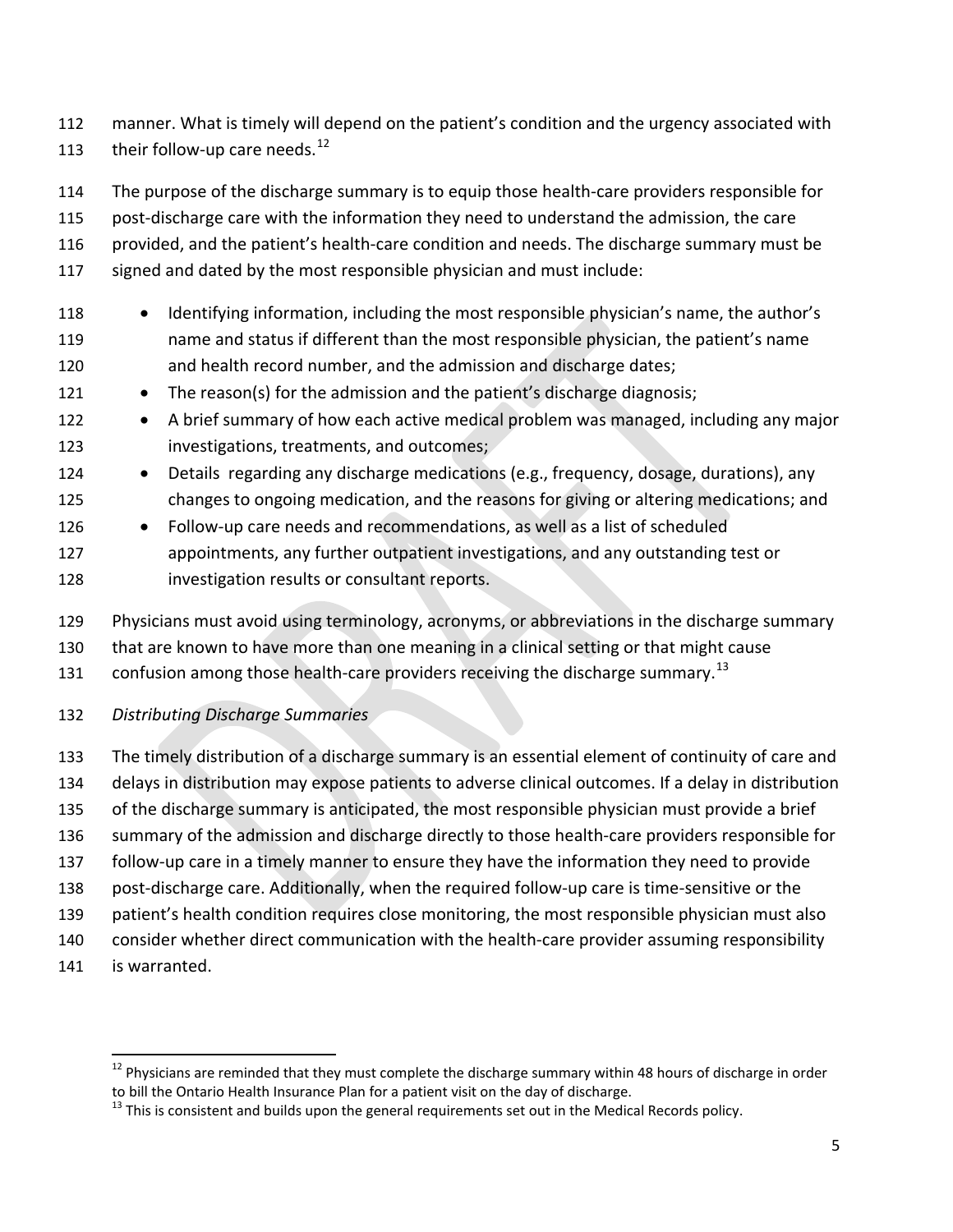- The most responsible physician must direct that the discharge summary be sent to the patient's
- 3 primary care provider.<sup>14</sup> The most responsible physician must also take reasonable steps to
- identify other relevant health-care providers whose ongoing care of the patient would benefit
- 145 from knowledge of the hospitalization and direct that the discharge summary be sent to them
- 146 as well.<sup>[15](#page-5-1)</sup>

### **Referring Patients and Consulting on Patient Care**

- Breakdowns in care may occur during the referral and consultation process when there are
- unnecessary delays in receiving the care the patient needs or where there is a breakdown in the
- information exchange and communication between health-care providers. As such, physicians
- have a role to play in coordinating these transitions to facilitate continuity of care.

# *Planning for a Referral*

- In order to minimize unnecessary delays that may compromise patient safety, referring
- physicians must take reasonable steps to confirm that the patient's condition(s) is (are) within
- the scope of practice of the consultant physician to whom they intend to refer the patient. This
- may involve, for example, being mindful of sub-specialties and/or areas of focus to which
- physicians may choose to limit their practice. Physicians are also advised to be mindful of
- whether the consultant physician is accepting patients and whether the consultant physician's
- practice is accessible to the patient (e.g., location, physical accessibility, etc.).

# *Making a Referral*

- 1 Referrals<sup>16</sup> must be made in writing<sup>[17](#page-5-3)</sup> and signed by the referring physician. If urgent, a verbal
- request may be appropriate, but must be followed by a written request. If the referring and
- consultant physician have access to a common medical record, the written request may be
- made and contained in that medical record. Otherwise, both the referring and consultant
- physicians must keep a copy of the written request in their respective medical records.

<span id="page-5-0"></span><sup>&</sup>lt;sup>14</sup> Under *PHIPA*, physicians can assume they have patient consent to share personal health information with those in the patient's circle of care unless the patient has expressly withdrawn their consent to do so.<br>
<sup>15</sup> See Footnote 14.<br>
<sup>16</sup> The expectations set out in this policy apply broadly to all referrals with the exception of

<span id="page-5-2"></span><span id="page-5-1"></span>are made when physicians choose to limit the services they provide for reasons of conscience or religion. Specific expectations for effective referrals are set out in the Professional Obligations and Human Rights and Medical Assistance in Dying policies.

<span id="page-5-3"></span>A referral may be made electronically or in paper form.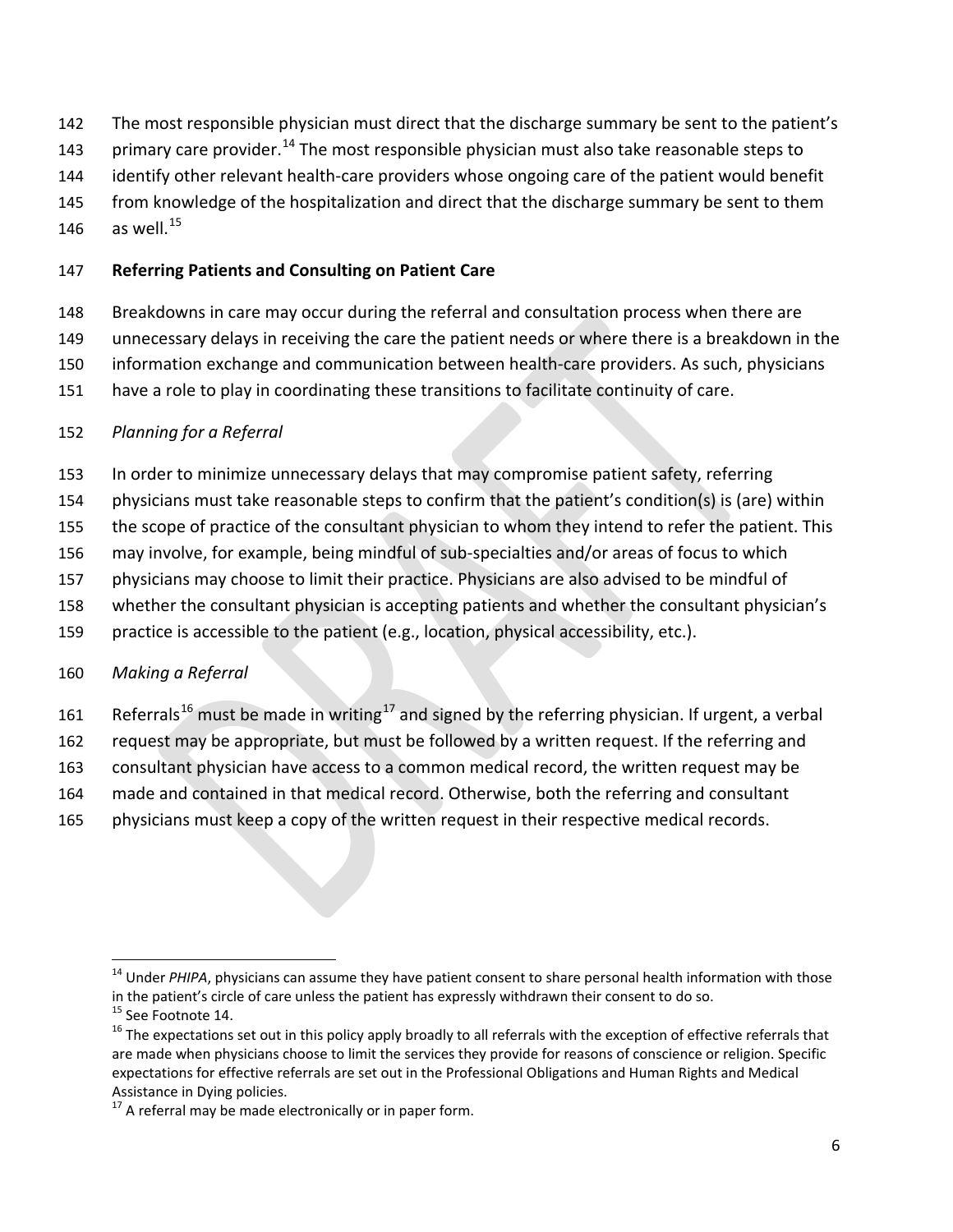- All referrals must include:
- Identifying information, including the name and contact information of the referring physician, primary care provider (if different than the referring physician), consultant physician, and patient;
- 170 Reason(s) for the consultation, as well as any information the referring physician is seeking and/or questions they would like answered;
- Where relevant, the referring physician's sense of the urgency of the consultation; and
- Summary of relevant medical history, including current medications and copies or summaries of all relevant test and procedure results.
- Where referring and consultant physicians have access to a common medical record, a brief
- summary of the relevant medical history may be appropriate provided that the referring
- physician clearly indicates which elements of the common medical record (e.g., medications,
- 178 test results, etc.) must be reviewed.

# *Tracking a Referral*

- Referring physicians must have a mechanism in place to track that the referral has been
- received and that an acknowledgment of the referral will be provided. The urgency of the
- referral will determine the degree to which the referring physician must monitor the referral
- request. Referring physicians are also advised to engage patients in this process by, for
- example, informing patients that they may follow-up with the referring physician if they have
- not heard anything within a specific time frame.
- *Being Available to Consultant Physicians*
- When making a referral, physicians must also comply with relevant expectations set out in the
- Availability and Coverage policy. For example, referring physicians must respond in a timely and
- professional manner when contacted by a consultant physician who wants to communicate or
- request information pertaining to the patient (e.g., to clarify a referral request, urgently
- communicate findings). Additionally, when making a referral for the purposes of a test,
- referring physicians must ensure that critical test results can be received and responded to 24
- hours a day, 7 days a week.
- *Acknowledging a Referral*
- Physicians who are asked to consult on a patient's care must acknowledge the referral in a
- timely manner, urgently if necessary, but no later than 14 days from the date of receipt. How
- quickly consultant physicians must acknowledge the request will depend on the patient's
- condition and their need for a consultation, including whether a delay in acknowledgement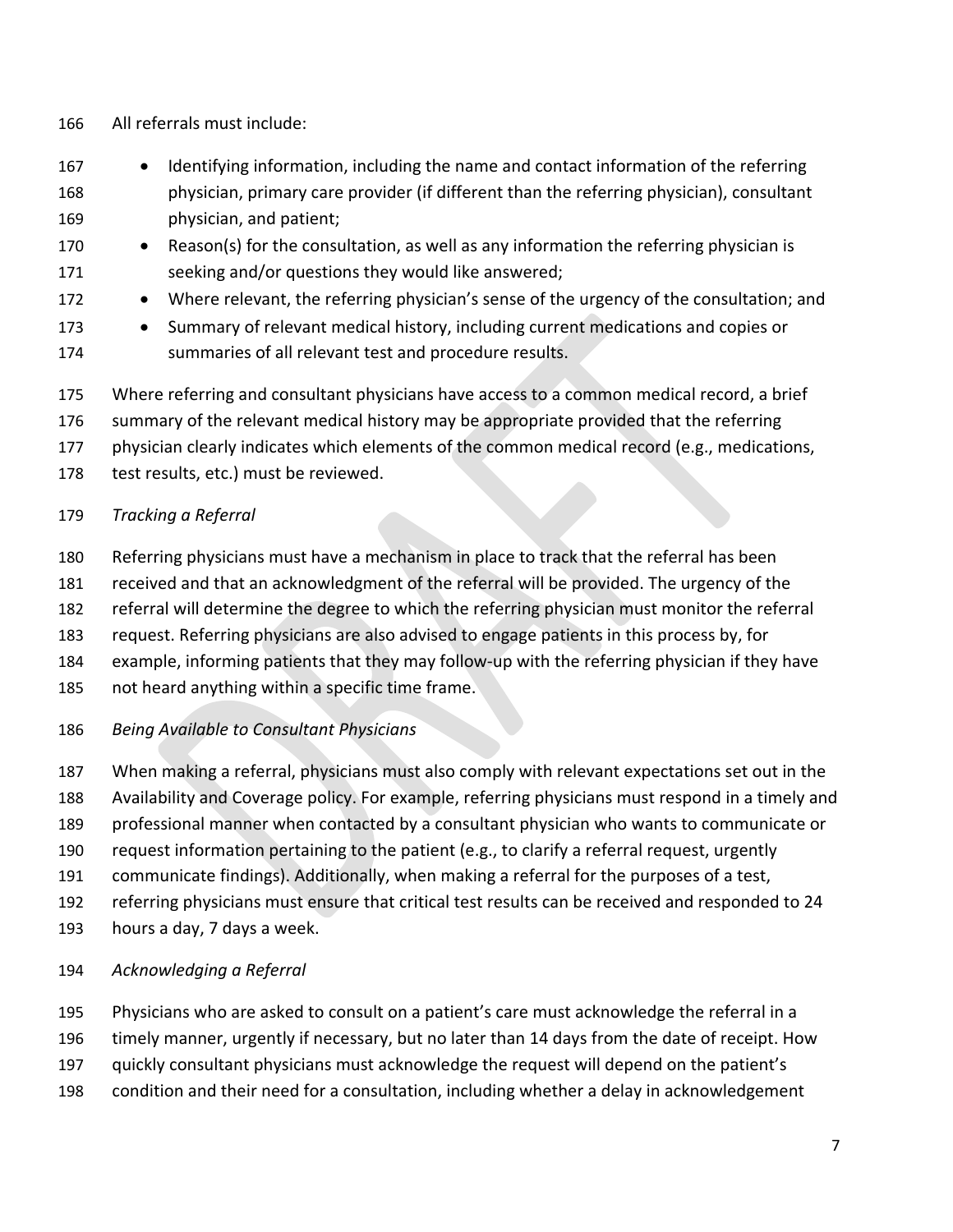- may expose the patient to any adverse clinical outcomes. When acknowledging the referral,
- consultant physicians must indicate whether or not they are able to accept the referral.
- If consultant physicians are able to accept the referral, they must provide an estimated or
- actual appointment date and time to the referring health-care provider. They must also indicate
- whether they have communicated an appointment date and time with the patient directly or
- intend to do so.
- If consultant physicians are not able to accept the referral, they must communicate their
- 206 reasons for declining the referral to the referring health-care provider.<sup>[18](#page-7-0)</sup> Where a consultation
- 207 is urgently needed, consultant physicians must provide suggestions to the referring health-care
- provider of alternative health-care provider(s) who may be able to accept the referral, and are
- advised to do so for non-urgent referrals as well.

## *Communicating with Patients*

- Referring physicians must communicate the estimated or actual appointment date and time to
- 212 the patient unless the consultant physician has indicated that they have already done so or
- intend to do so.
- 214 Consultant physicians must communicate any instructions or information<sup>[19](#page-7-1)</sup> to patients that
- 215 they will need in advance of the appointment, unless the referring physician has agreed to
- assume this responsibility. Consultant physicians must also communicate any changes in the
- appointment date and time with the patient directly and must allow patients to make changes
- 218 to the appointment date and time directly with them.
- *Preparing Consultation Reports*
- Following an assessment of the patient (which may take place over more than one visit),
- 221 consultant physicians must prepare a consultation report.<sup>[20](#page-7-2)</sup> The purpose of the consultation
- report is to ensure that those involved in the patient's care have the information they need to
- understand the patient's health status and needs and to facilitate the coordination of care
- <span id="page-7-0"></span>among those involved. The consultation report must include:

 For example, because the consultant physician is not currently accepting referrals or because the referral is outside the consultant physician's clinical competence or scope of practice. See also the Accepting New Patients policy.

<span id="page-7-1"></span> For example, any preparation the patient must make in advance of the appointment (e.g., fasting, drinking water, etc.), directions to the physician's practice, how to cancel appointments and fees for missed appointments, etc.

<span id="page-7-2"></span><sup>&</sup>lt;sup>20</sup> For information regarding what consultants must document in their own medical record, please see the Medical Records policy. This policy addresses only the content of the report that will be distributed to others involved in the patient's care.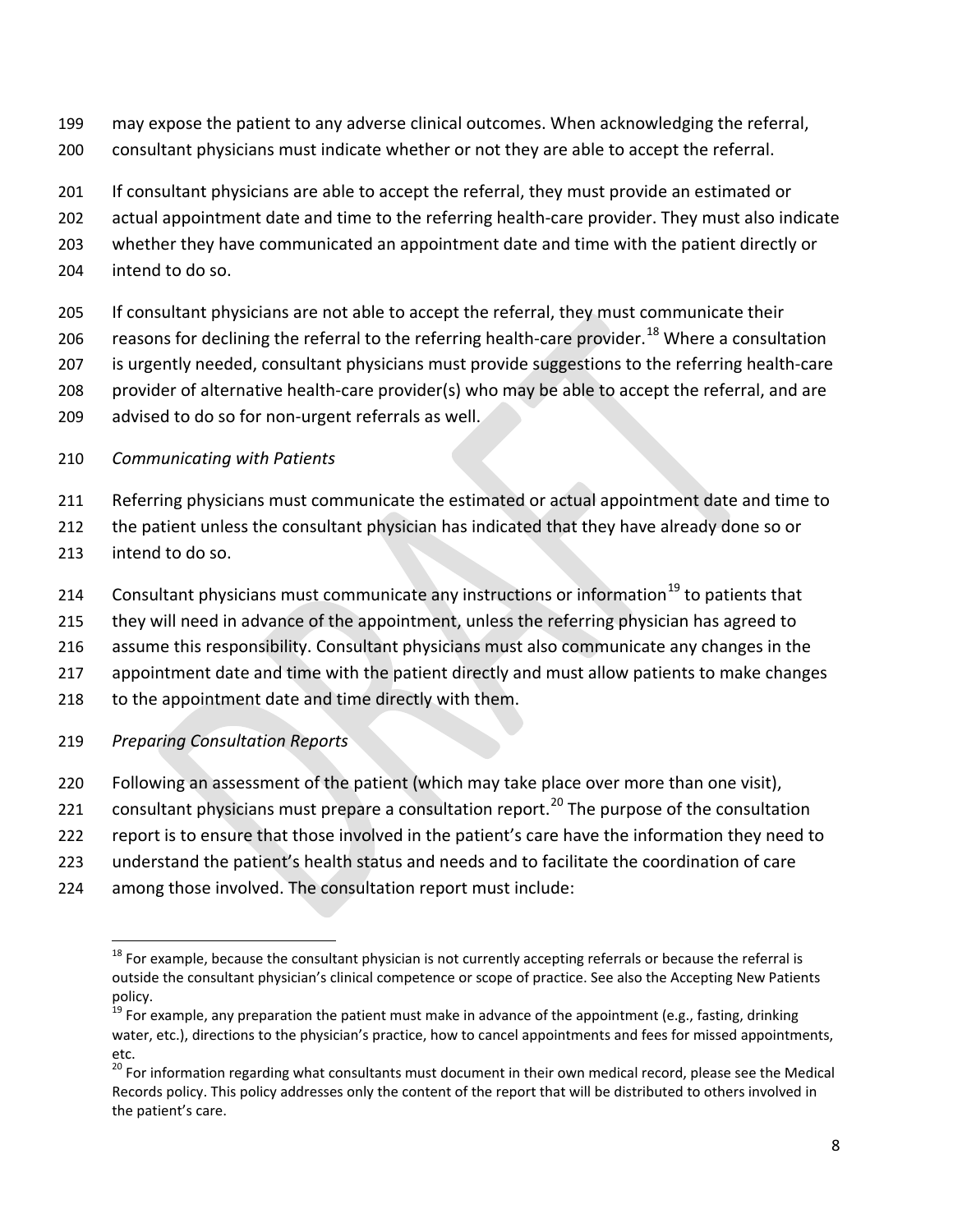| 225<br>226 | Identifying information, including the name and contact information of the consulting<br>$\bullet$<br>physician, referring health-care provider, primary care provider (if different than the |
|------------|-----------------------------------------------------------------------------------------------------------------------------------------------------------------------------------------------|
| 227        | referring health-care provider), and patient;                                                                                                                                                 |
| 228        | The date(s) of the consultation;<br>$\bullet$                                                                                                                                                 |
| 229        | The purpose of the referral as understood by the consultant physician;<br>$\bullet$                                                                                                           |
| 230        | A summary of the information considered, including the patient's medical history and<br>$\bullet$                                                                                             |
| 231        | relevant family or social history, a review of systems, examinations and physical                                                                                                             |
| 232        | findings, tests or investigations undertaken, their purpose and their results, and any                                                                                                        |
| 233        | other pertinent patient data;                                                                                                                                                                 |
| 234<br>235 | A summary of conclusions reached, including any diagnostic conclusions or differential<br>$\bullet$<br>diagnoses;                                                                             |
| 236        | Treatments or interventions initiated or recommended and their rationale, including any<br>$\bullet$                                                                                          |
| 237        | medications prescribed or changes to ongoing medications;                                                                                                                                     |
| 238        | Outstanding investigations and additional referrals and their purpose;<br>$\bullet$                                                                                                           |
| 239        | Advice given to the patient, including risks that were disclosed regarding initiated or<br>$\bullet$                                                                                          |
| 240        | recommended treatment and information regarding follow-up care needs; and                                                                                                                     |
| 241        | Recommendations regarding follow-up by the referring health-care provider and<br>$\bullet$                                                                                                    |
| 242        | whether ongoing care by the consultant physician is required.                                                                                                                                 |
| 243        | When consultant physicians are involved in the provision of ongoing care, they must also                                                                                                      |
| 244        | prepare follow-up consultation reports when there are new findings or changes are made to                                                                                                     |
| 245        | the management plan. The purpose of follow-up reports is to ensure that those involved in the                                                                                                 |
| 246        | patient's care have the information they need to understand the patient's ongoing health                                                                                                      |
| 247        | status and needs, and to facilitate the coordination of care among those involved. Follow-up                                                                                                  |
| 248        | consultation reports must include a summary of:                                                                                                                                               |
| 249        | The original problem and any response to treatment;                                                                                                                                           |
| 250        | Any subsequent physical examinations related to the system(s) or problem(s) and their                                                                                                         |
| 251        | results;                                                                                                                                                                                      |
| 252        | Any laboratory or investigation results, consultation reports, and any other pertinent<br>$\bullet$                                                                                           |
| 253        | data received since the previous visit related to the system(s) or problem(s); and                                                                                                            |
| 254        | Conclusions, recommendations, and follow-up plan(s).<br>$\bullet$                                                                                                                             |
| 255        | <b>Distributing Consultation Reports</b>                                                                                                                                                      |
| 256        | Consultant physicians must distribute the consultation report and any subsequent follow-up                                                                                                    |
| 257        | reports in a timely manner, urgently if necessary, but no later than 30 days after an assessment                                                                                              |
| 258        | or after a new finding or change in the patient's management plan. What is timely will depend                                                                                                 |
| 259        | on the nature of the patient's condition and any risk to the patient if there is a delay in sharing                                                                                           |